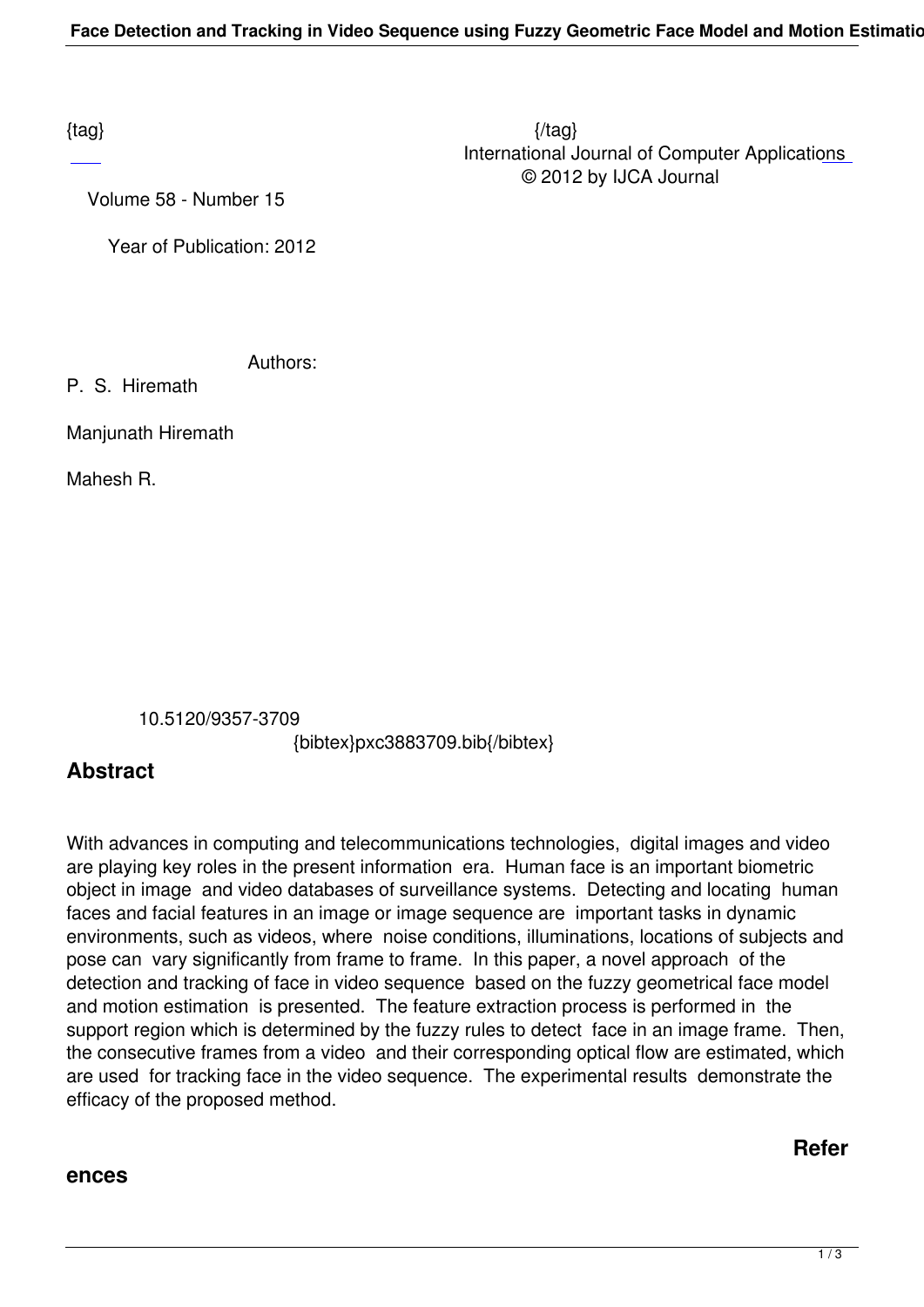Kinjal A Joshi, Darshak G, Thakore, & quot; A survey on moving object detection and tracking in video surveillance system", International Journal of Soft Computing and Engineering (IJECSE) Vol. 2, No. 3, [July 2012],pp. 44-48.

HuafengWang, YunhongWang and Yuan Cao, " Video based face recognition : A Survey", World Academy of science, Engineering and Technology, pp. 293-301.

Yunawen Wu, Xueyi Ai, &quot: Face Detection in Color Images Using AdaBoost Algorithm Based on Skin Color Information", First InernationalWorkshop on Knowledge Discovery and Data Mining, 2008, pp. 339-342.

Kwok-WaiWong, Kin-Man Lam, andWan-Chi Siu, &quot:An Efficient Algorithm for Human Face Detection and Facial Feature Extraction under Different Conditions", Pattern Recognition, Vol. 34,2001, pp. 1993-2005.

Ing-Sheen Hsieh, Kuo-Chin Fan, and Chiunhsiun Lin, "A Statistic Approach to the Detection of Human Faces in Color Nature Scene", Pattern Recognition, 35, 2002, pp. 1583- 1596.

- J. G. Wang and T. N. Tan, & quot; A New Face Detection Method Based on Shape Information", IEEE Transactions on Pattern Recognition Letters, Vol. 21, 2000, pp. 463-471.

- Chiunhsiun Lin and Kuo-Chin Fan, & quot; Triangle-based Approach to the Detection of Human ace&quot:, Pattern Recognition, Vol. 34, No. 6, 2001, pp. 1271-1283.

Hsu, R. L., Mottaleb, M. A., Jain, A. K. & quot; Face detection in color images & quot; IEEE Transactions on Pattern Analysis and Machine Intelligence, Vol. 24, No. 5, 2002, pp. 696-706.

- P. S. Hiremath and Manjunath Hiremath, & quot; Fuzzy face model for face detection using eyes and mouth features & quot;, International Journal of Machine Intwelligence, Vol. 3, No. 4, 2011, pp. 185-190.

Kuang-Chih Lee, Jeffrey Ho, Ming-Hsuan Yang, David Kriegman, " Visual tracking and recognition using probabilistic appearance manifolds&guot; Computer Vision and Image Understanding, Vol. 99, 2005, pp. 303–331.

Milan Sonka, Vaclav Hlavac, Roger Boyle, " Image Processing: Analysis and Machine Vision", Second Edition, Thompson Learning, 2008.

Stan Z. Li, Anil K. Jain, & quot; Handbook of face recognition & quot;, Second Edition, Springer-verlag, 2011, ISBN:978-0-85729- 931-4.

Philip H. S. Torr and Andrew Zisserman, " Feature Based Methods for Structure and Motion Estimation", ICCV Workshop on Vision Algorithms, 1999, pp. 278-294.

Shaohua Zhou, Rama Chellappa, Baback Moghaddam, &quot: Visual Tracking and Recognition Using Appearance- Adaptive Models in Particle Filters", IEEE Transactions on Image Processing, Vol. 13, No. 11, 2004, pp. 1491-1506.

**Index Terms** 

Computer Science **Pattern Recognition**